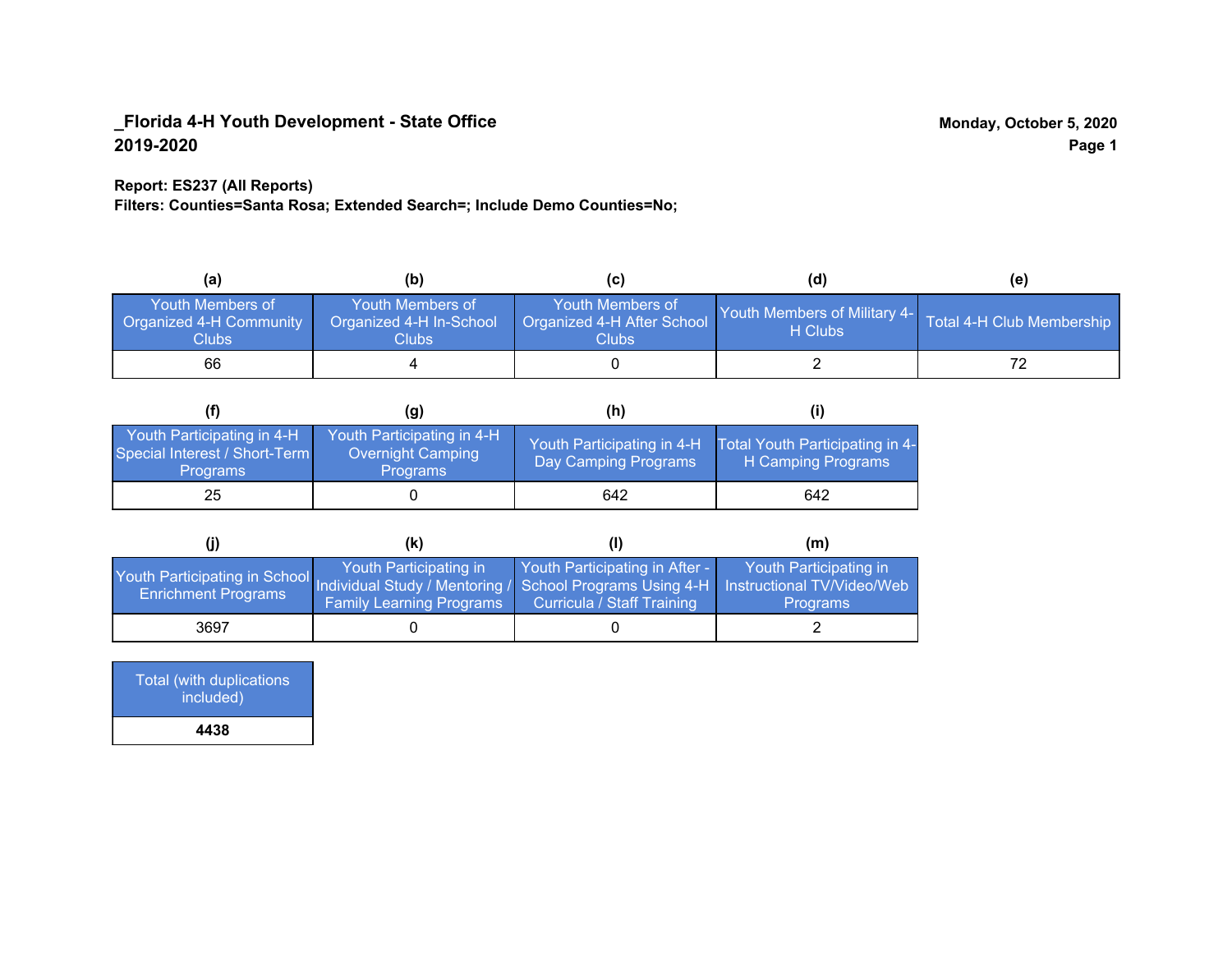**Report: ES237 (All Reports)**

**Filters: Counties=Santa Rosa; Extended Search=; Include Demo Counties=No;**

## **School Grade (duplications eliminated)**

| Kinder | 1st | 2 <sub>nd</sub> | 3rd | 4th/ | $-5th$ | 6th | 7th 8th | 9th |  |  | 10th 11th 12th Post HS Not in School Special | ⊟ Total |
|--------|-----|-----------------|-----|------|--------|-----|---------|-----|--|--|----------------------------------------------|---------|
| 257    |     | '26             | 137 | 1806 | 1618   | 325 | 39      |     |  |  |                                              | 4407    |

## **Gender of 4-H Youth Participants (duplications eliminated)**

| Male | Female | Total |
|------|--------|-------|
| 2225 | 2182   | 4407  |

# **Place of Residence of 4-H Youth Participants (duplications eliminated)**

| l Farm | Towns of under 10,000 and<br>rural non-farm | Towns and cities (10,000-<br>50,000), and their suburbs | Suburbs of cities of over<br>50,000 | Central cities of over 50,000 | Total |
|--------|---------------------------------------------|---------------------------------------------------------|-------------------------------------|-------------------------------|-------|
| 13     | 59                                          | 4288                                                    | 46                                  |                               | 4407  |

## **Total 4-H Youth Participants (duplications eliminated)**

Total

**<sup>4407</sup> Note: The four totals on this page should all match.**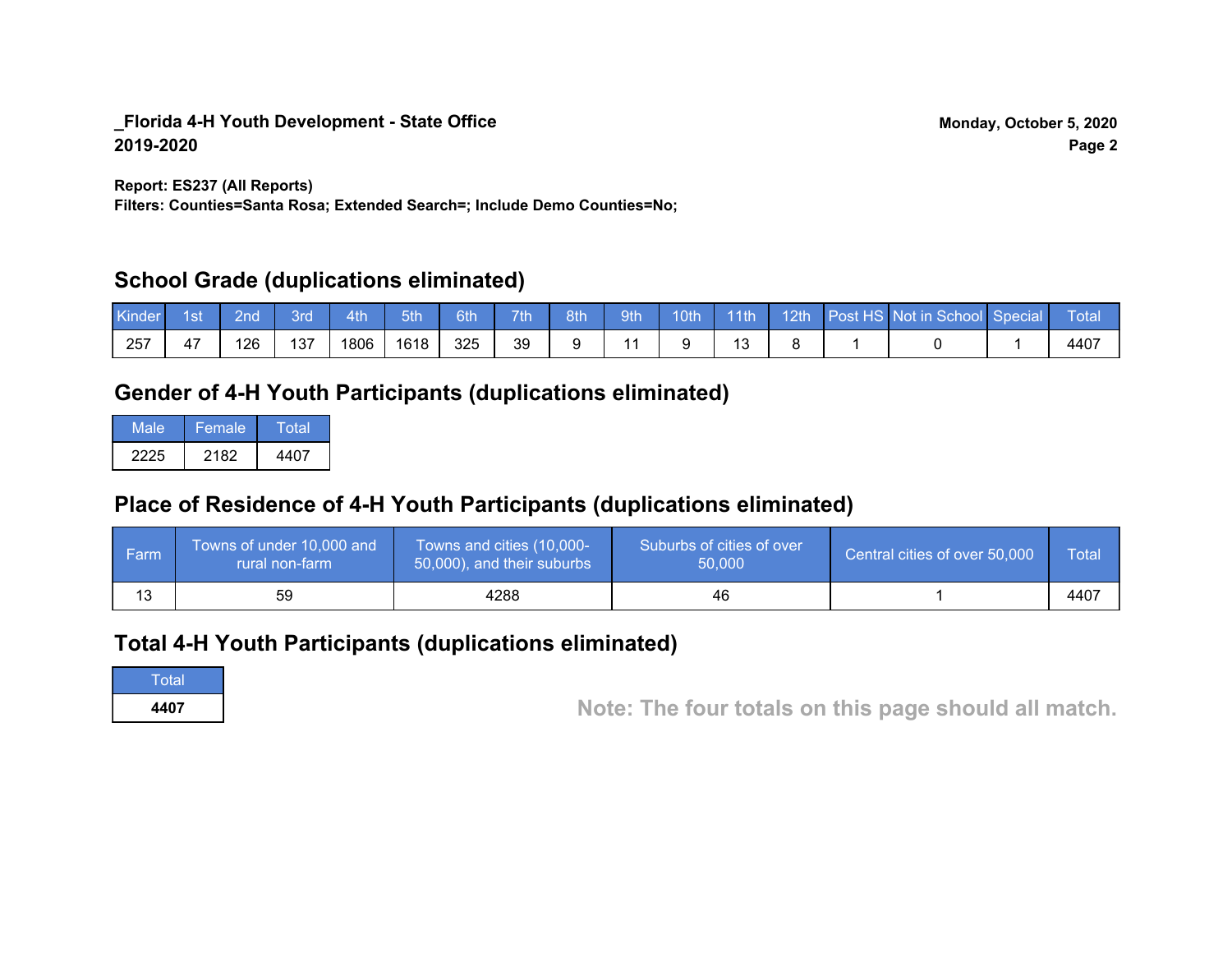#### **Report: ES237 (All Reports)**

**Filters: Counties=Santa Rosa; Extended Search=; Include Demo Counties=No;**

| <b>ETHNICITY</b>          | <b>TOTAL YOUTH</b> |
|---------------------------|--------------------|
| <b>Hispanic or Latino</b> | 228                |
| Not Hispanic or Latino    | 4179               |

Directions: Type in the appropriate numbers for your project. Ethnicity is separate from race. YOu should indicate an ethnicity category for each participant and all racial categories that apply to each participant (i.e. a participant of more than one race would be recorded in each applicable racial category). Ideally, your total participants should equal the total of numbers in your ethicity section. Totals of racial categories will be equal to or greater than your total participants if they all report racial information.

4-H Youth Participants: Any youth taking part in programs provided as a result of action by extension personnel (professional. Paraprofessional. And volunteer). This includes youth participation in programs conducted through 1862, 1890, and 1994 land-grant universities, EFNEP, urban gardening, and other programs that may not actually use the 4-H name and emblem with participants.

| <b>RACE</b>                               | <b>TOTAL YOUTH</b> |
|-------------------------------------------|--------------------|
| American Indian or Alaskan Native         | 42                 |
| Asian                                     | 26                 |
| <b>Black or African American</b>          | 260                |
| Native Hawaiian or other Pacific Islander | 16                 |
| White                                     | 3535               |
| Youth Indicating More Than One Race       | 525                |
| <b>Undetermined</b>                       | 3                  |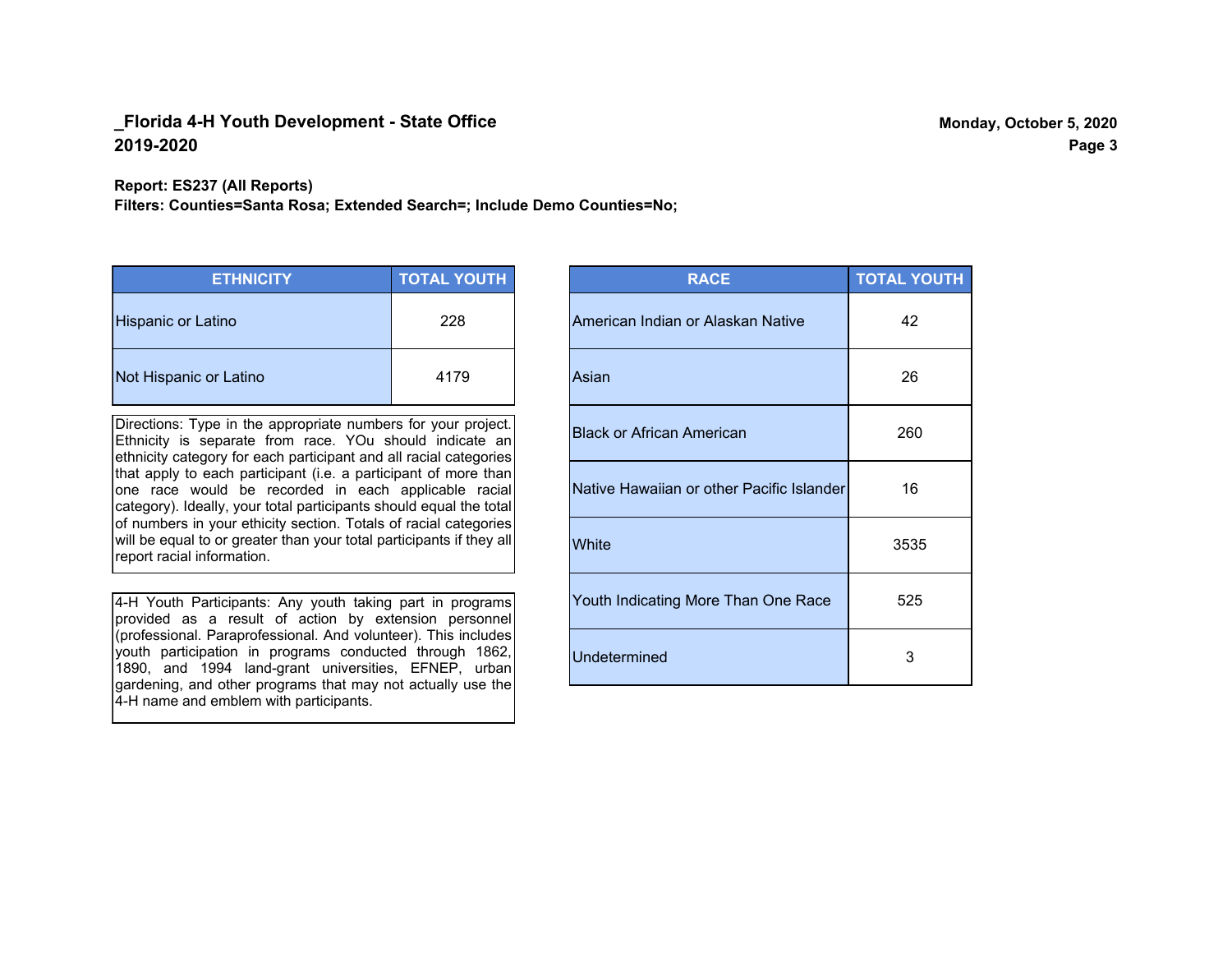**Report: ES237 (All Reports)**

**Filters: Counties=Santa Rosa; Extended Search=; Include Demo Counties=No;**

| Total Number of<br><b>Adult Volunteers</b> | <b>Total Number of</b><br>Youth Volunteers | Total |
|--------------------------------------------|--------------------------------------------|-------|
| 192                                        | 14                                         | 206   |

Adult Volunteer: Unpaid support for the 4-H program by an individual beyond high school age.

Youth Volunteer: Unpaid support for the 4-H program by a person who has not yet graduated from high school.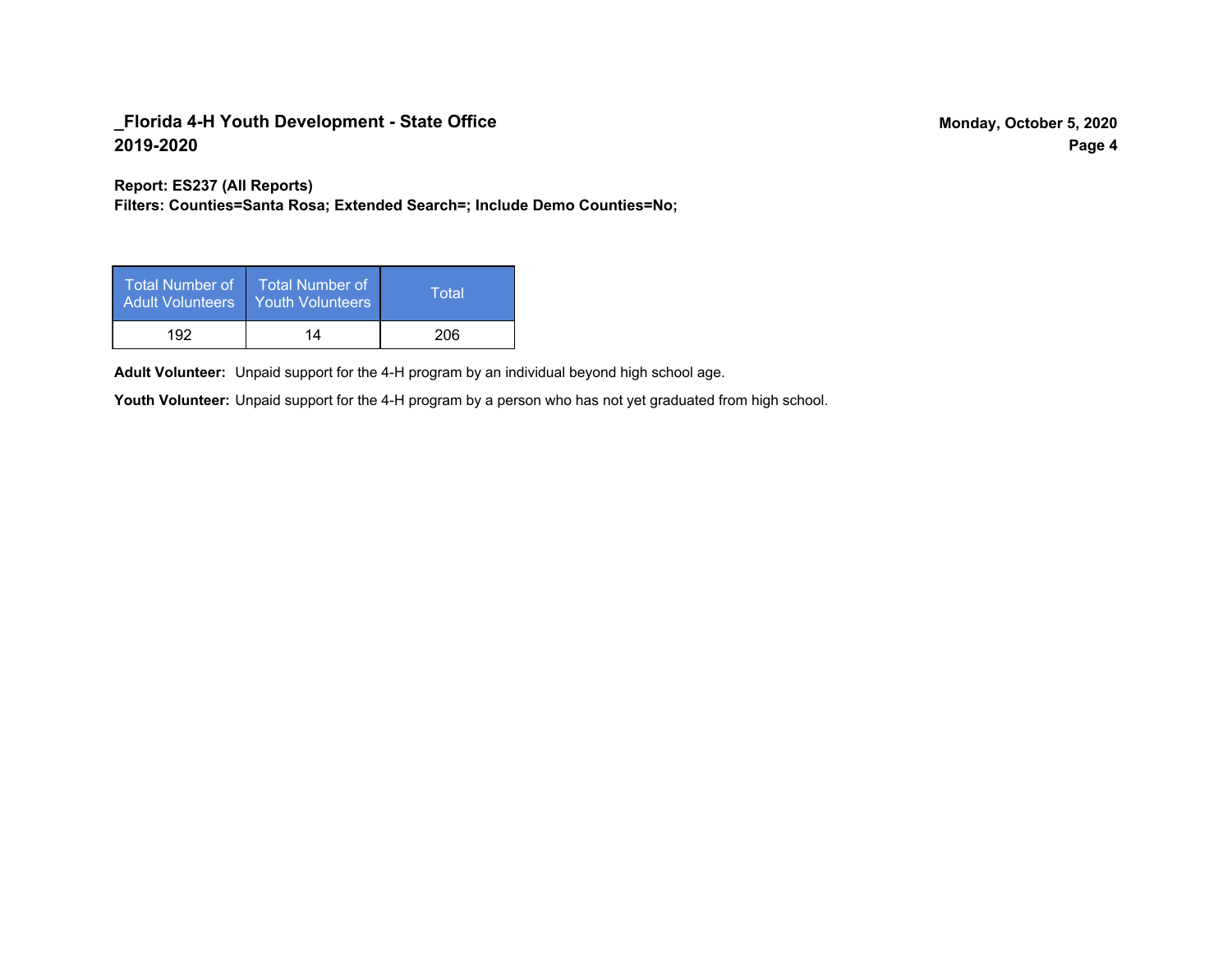**Ag in the Classroom**

383

1466

#### **Filters: Counties=Santa Rosa; Extended Search=; Include Demo Counties=No; Report: ES237 (All Reports)**

# : Agriculture Awareness 3 \_School Enrichment - Agriculture Awareness 380 \_School Enrichment - Pizza Garden 0 **Animals** (4-H Cloverbuds- ANIMALS & PETS)-retired project 2 (CAGED BIRDS) Retired Project 0 (GOATS) Retired Project 0 (GOATS-Pygmy) Retired Project 0 (HORSE -Advanced Horsemanship) Retired Project 0 (HORSE -Horsemanship Science) Retired Project 0 (LLAMAS AND ALPACAS)-retired project 0 (POCKET PETS) Retired Project 0 ANIMAL SCIENCES 600 BEEF 0

 $\blacksquare$  CATS  $\blacksquare$  3 DAIRY CATTLE 0 do distribution of the contract of the contract of the contract of the contract of the contract of the contract of the contract of the contract of the contract of the contract of the contract of the contract of the contrac GOATS (Dairy) 0 GOATS (Meat) 2 HORSE 5 HORSE (Horseless Horse) 2 PETS 3 POULTRY 424 RABBITS 421 sheep to the control of the control of the control of the control of the control of the control of the control of the control of the control of the control of the control of the control of the control of the control of the SWINE 2008 and 2008 and 2008 and 2008 and 2008 and 2008 and 2008 and 2008 and 2008 and 2008 and 2008 and 2008

# **Biological Sciences** (4-H Cloverbuds-SCIENCE & TECHNOLOGY) Retired Project 0 (Marine/Aquatic- AQUARIUMS) Retired Project 0 (Marine/Aquatic- WETLANDS) Retired Project 1 (Sciences- WINGS) Retired Project 0 (Wildlife - Bats) Retired Project 0 (Wildlife - Butterflies- WINGS) Retired Project 0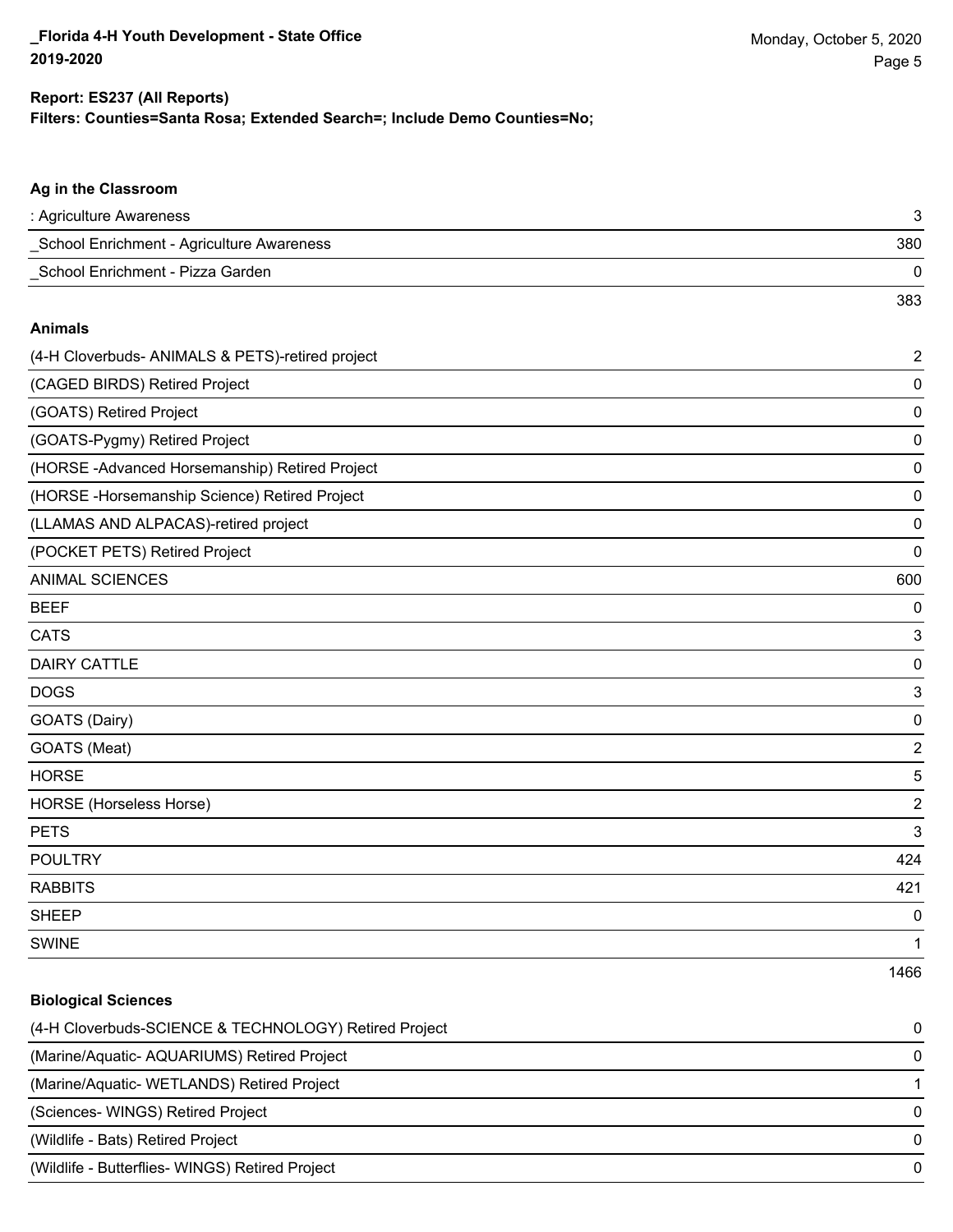**Filters: Counties=Santa Rosa; Extended Search=; Include Demo Counties=No;**

| (Wildlife- BLUEBIRDS) Retired Project                     | $\pmb{0}$      |
|-----------------------------------------------------------|----------------|
| : ABCs of ENTOMOLOGY                                      | $\mathbf 0$    |
| : Entomology-Apiary/Beekeeping                            | 178            |
| : Meat Sciences                                           | $\mathbf 0$    |
| : Natural Sciences                                        | $\mathbf 0$    |
| School Enrichment - Embryology                            | 42             |
| School Enrichment- Natural Sciences                       | $\mathbf 0$    |
| INSECTS (ENTOMOLOGY)                                      | 0              |
| MARINE SCIENCE AND AQUATIC SCIENCES                       | 44             |
| <b>SCIENCE DISCOVERY</b>                                  | 12             |
| <b>VETERINARY SCIENCE</b>                                 | 25             |
|                                                           | 302            |
| <b>Civic Engagement</b>                                   |                |
| (4-H Cloverbuds- CITIZENSHIP)-retired project             | 0              |
| (Citizenship-INTERGENERATIONAL) Retired Project           | $\mathbf 0$    |
| <b>CITIZENSHIP</b>                                        | 3              |
| CITIZENSHIP-COMMUNITY SERVICE                             | 1              |
| CULTURAL AND GLOBAL EDUCATION                             | 0              |
|                                                           | $\overline{4}$ |
| <b>Communications and Expressive Arts</b>                 |                |
| (4-H Cloverbuds- COMMUNICATIONS) Retired Project          | 0              |
| (4-H Cloverbuds- VISUAL-LEISURE ARTS) Retired Project     | 0              |
| (FILMMAKING) Retired Project                              | 0              |
| (LEISURE ARTS- Arts & Crafts) Retired Project             | 0              |
| (Leisure Arts- COLLECTIBLES) Retired Project              | 0              |
| (PHOTOGRAPHY) Retired Project                             | 0              |
| (PUBLIC SPEAKING) Retired Project                         | $\mathbf 0$    |
| (VISUAL ARTS) Retired Project                             | $\mathbf 0$    |
| School Enrichment - 4-H Tropicana Public Speaking Program | 3275           |
| COMMUNICATIONS AND PUBLIC SPEAKING                        | 1              |
| <b>EXPRESSIVE ARTS</b>                                    | $\overline{2}$ |
| <b>VISUAL ARTS</b>                                        | 0              |
|                                                           | 3278           |
| <b>Community / Volunteer Service</b>                      |                |

(Citizenship-PUBLIC ADVENTURES) Retired Project 0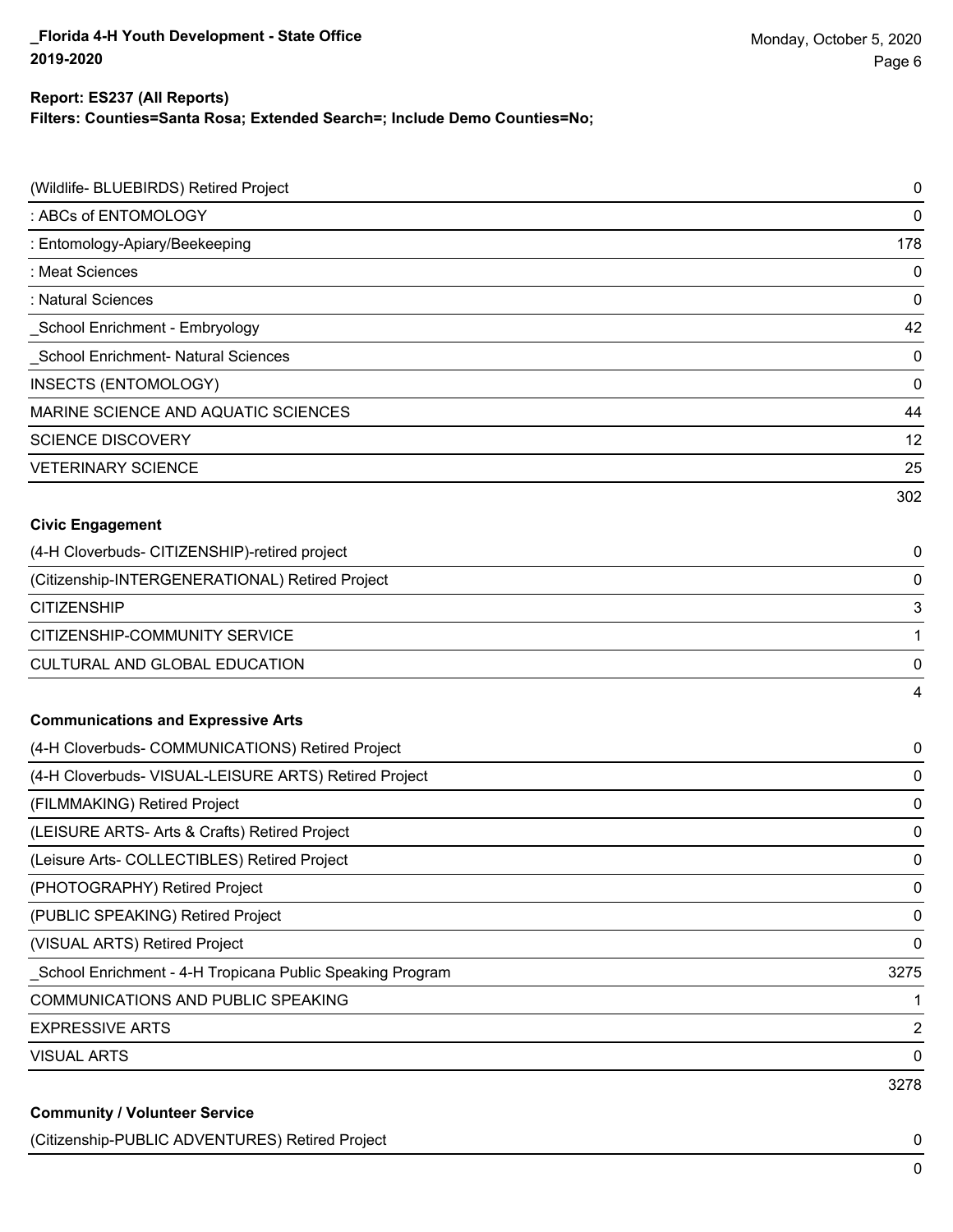**Consumer and Family Science**

**Filters: Counties=Santa Rosa; Extended Search=; Include Demo Counties=No;**

| (4-H Cloverbuds- CLOTHING) Retired project                   | 0  |
|--------------------------------------------------------------|----|
| (CHILD DEVELOPMENT Babysitting) Retired Project              | 0  |
| (Clothing - SELECTION) Retired Project                       | 0  |
| (Clothing - SEWING) Retired Project                          | 0  |
| (Clothing-Sewing- QUILTING) Retired Project                  | 0  |
| (CONSUMER EDUCATION AND SHOPPING) Retired Project            | 0  |
| (Human Development - Talking with TJ) Retired Project        | 0  |
| (HUMAN DEVELOPMENT) Retired Project                          | 0  |
| (Human Development-CHOICES) Retired Project                  | 0  |
| (Money Management -FINANCIAL CHAMPIONS) Retired Project      | 0  |
| : Consumer Choices Event                                     | 0  |
| 4-H CLOVERBUDS                                               | 10 |
| Animal Science- ALL ABOUT ANIMALS                            | 0  |
| Animal Sciences- LIVESTOCK JUDGING                           | 0  |
| Animals-PETS/SMALL ANIMALS                                   | 0  |
| CHILD DEVELOPMENT & CHILD CARE                               |    |
| Citizenship-SERVICE LEARNING                                 | 0  |
| <b>CLOTHING &amp; SEWING</b>                                 |    |
| <b>Exploring Farm Animals</b>                                | 0  |
| Hog-n-Ham Project                                            | 0  |
| Marine Science                                               | 0  |
| <b>MONEY MANAGEMENT</b>                                      |    |
| Performing Arts-DANCE/MOVEMENT                               | 0  |
| Pet Pals                                                     | 0  |
| Plant Pals, K-3 (5-8 yrs)                                    | 0  |
| test                                                         | 0  |
| Wildlife - Birds                                             | 0  |
|                                                              | 13 |
| <b>Environmental Education / Earth Sciences</b>              |    |
| (4-H Cloverbuds- ENVIRONMENT-Earth Sciences) Retired Project | 0  |
| : Recycling                                                  | 0  |
| : Water Education                                            | 0  |
| School Enrichment - Project Learning Tree                    | 0  |
| School Enrichment- Environmental Sciences                    | 0  |
| <b>EARTH SCIENCES</b>                                        |    |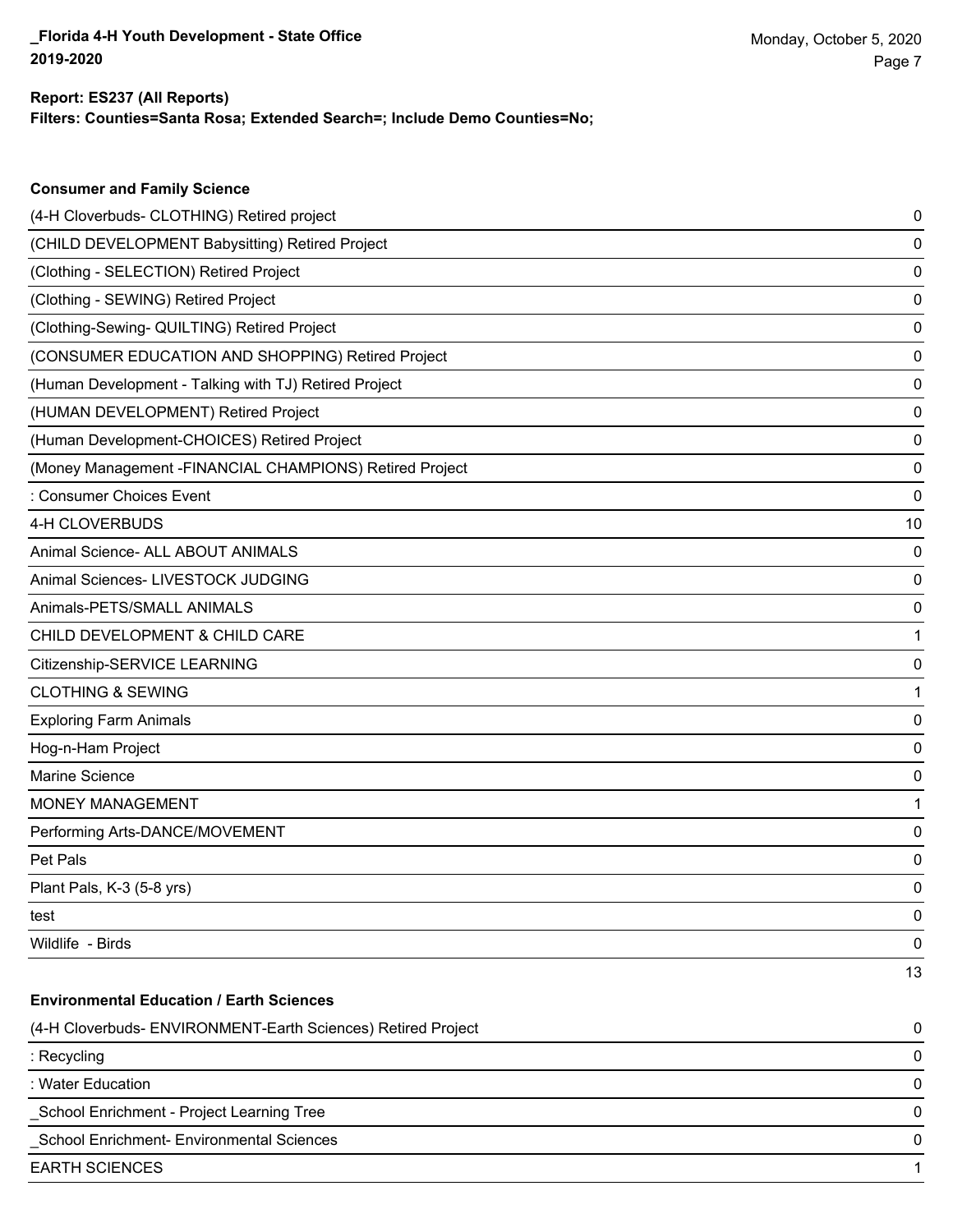**Filters: Counties=Santa Rosa; Extended Search=; Include Demo Counties=No;**

| <b>ENERGY</b>                                         | 0        |
|-------------------------------------------------------|----------|
| <b>ENVIRONMENTAL SCIENCES</b>                         | 1        |
| <b>FORESTRY</b>                                       | 0        |
| <b>OUTDOOR EDUCATION</b>                              | 1        |
| SOIL AND WATER SCIENCES                               | 0        |
| <b>SPORTFISHING</b>                                   | 0        |
| <b>SS - SHOOTING SPORTS</b>                           | 1        |
| <b>SS-ARCHERY</b>                                     | 3        |
| SS-HUNTING 10y/o                                      | 0        |
| SS-MUZZLELOADING 12y/o                                | 0        |
| SS-RIFLE, AIR                                         | 0        |
| SS- RIFLE, SMALL BORE                                 | 0        |
| SS-SHOTGUN 10y/o                                      | $\Omega$ |
| <b>WILDLIFE &amp; HABITATS</b>                        | $\Omega$ |
|                                                       | 7        |
| <b>Foods and Nutrition</b>                            |          |
| (4-H Cloverbuds- FOODS & NUTRITION) Retired Project   | 0        |
| (Food - SPORTS NUTRITION) Retired Project             | 0        |
| (FOOD AND FOOD PRESERVATION SCIENCES) Retired Project | 0        |
| (FOOD PREP AND COOKING) Retired Project               | 0        |

(Food Prep- BREADS & BREADMAKING) Retired Project 0

(Food Prep- DAIRY FOODS) Retired Project 0

(Food Prep- MICROWAVE MAGIC) Retired Project 0

(Food Science- FOOD PRESERVATION) Retired Project 0 \_School Enrichment - Up for the Challenge 0

\_School Enrichment - YUM 0

\_School Enrichment - YUMMEE 0

\_School Enrichment- Nutrition 0

FOOD & NUTRITION 10

#### **Health**

| (Health-HEALTH ROCKS) Retired Project       |  |
|---------------------------------------------|--|
| (HEALTH: PHYSICAL ACTIVITY) Retired Project |  |
| : Healthy Living                            |  |
| PERSONAL WELL BEING                         |  |
|                                             |  |

10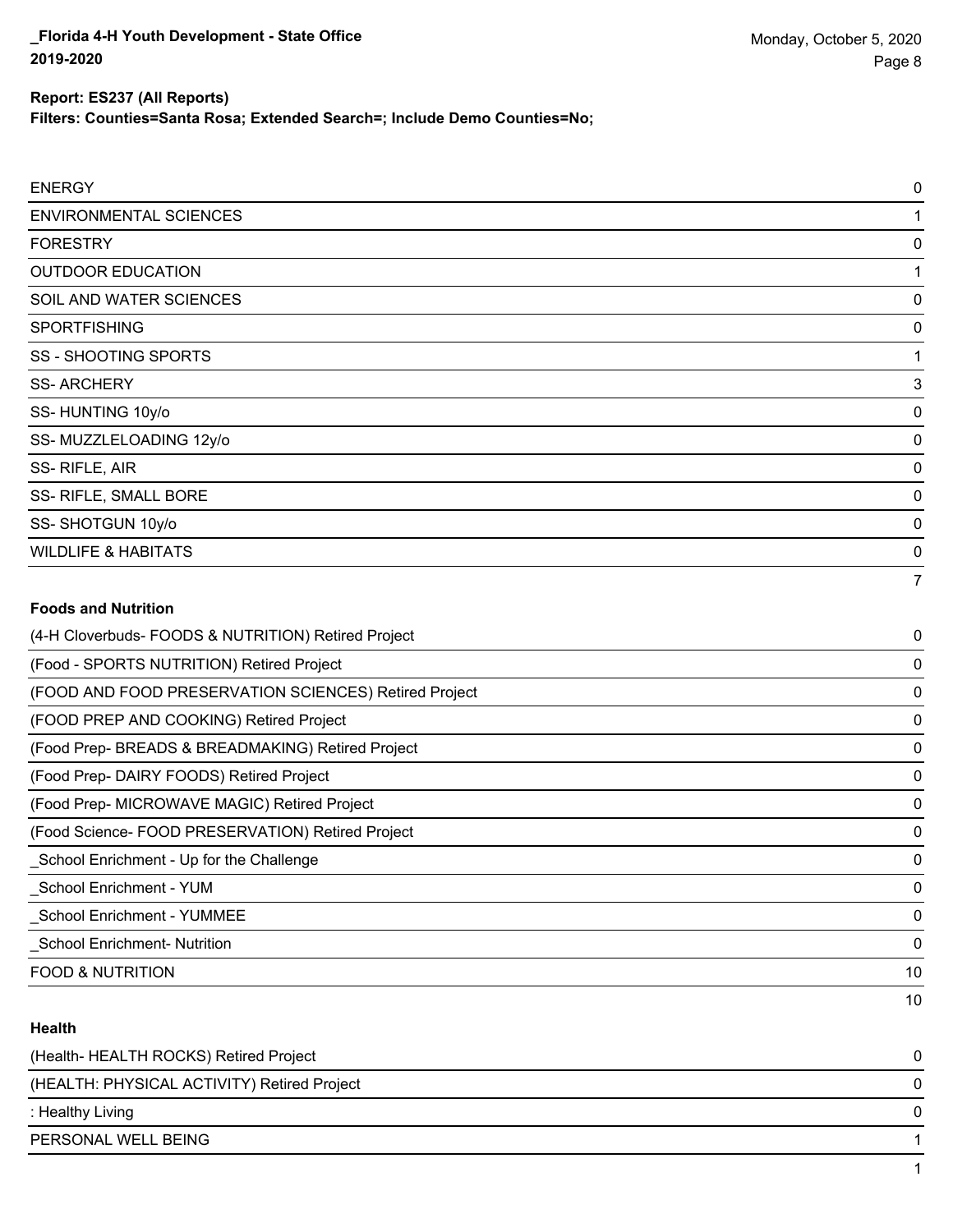**Filters: Counties=Santa Rosa; Extended Search=; Include Demo Counties=No;**

| <b>Leadership and Personal Development</b>                 |    |
|------------------------------------------------------------|----|
| (4-H Cloverbuds- LEADERSHIP) Retired Project               | 0  |
| (4-H Cloverbuds_DISCOVERY Projects) Retired Project        | 0  |
| (Home Environment- CHANGING SPACES) Retired Project        | 0  |
| (Plant Sciences - Mowing for Money) Retired Project        | 0  |
| (Workforce Prep- CAREER DEVELOPMENT) Retired Project       | 0  |
| (Workforce Prep- ENTREPRENEURSHIP) Retired Project         | 0  |
| : Character Education                                      | 0  |
| : Personal Development                                     | 0  |
| <b>EXPLORING 4-H</b>                                       | 11 |
| LEADERSHIP DEVELOPMENT                                     | 0  |
| <b>WORKPLACE PREPARATION</b>                               | 0  |
|                                                            | 11 |
| <b>Personal Safety</b>                                     |    |
| (Health and Safety- ATV SAFETY) Retired Project            | 0  |
| (Health- EMERGENCY PREPARDNESS) Retired Project            | 0  |
| <b>ATV SAFETY</b>                                          | 0  |
| <b>SAFETY</b>                                              | 0  |
|                                                            | 0  |
| <b>Physical Sciences</b>                                   |    |
| (ASTRONOMY) Retired Project                                | 0  |
| : Weather and Climate                                      | 0  |
| <b>AEROSPACE</b>                                           | 4  |
|                                                            | 4  |
| <b>Plant Science</b>                                       |    |
| (4-H Cloverbuds- PLANT SCIENCES-Gardening) Retired Project | 0  |
| (GROWING CITRUS) Retired Project                           | 0  |
| (Plant Sciences-GARDENING) Retired Project                 | 0  |
| (Plants - Gardening - FLOWERS) Retired Project             | 0  |
| (Plants - Gardening - VEGETABLES) Retired Project          | 0  |

(Plants -Gardening-CONTAINER GARDENING) Retired Project 0

\_School Enrichment- Gardening and Plants 0

GARDENING AND PLANTS 3

GARDENING AND PLANTS: JR MASTER GARDENER 0